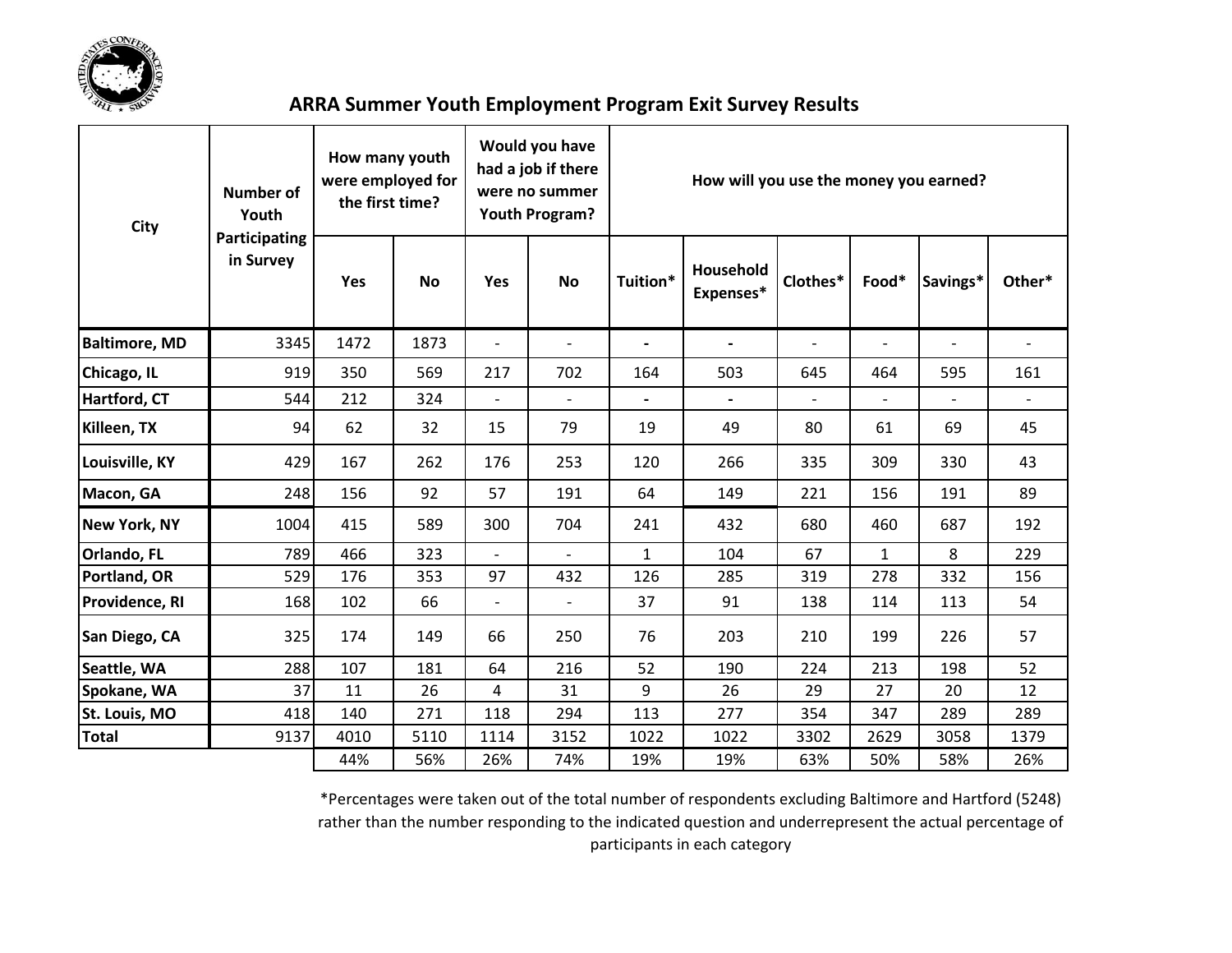

| City                 | Are you still in<br>high school? |                          | Are you a high<br>school graduate<br>or do you have a<br>GED? |                          | Are you a<br>college<br>student? |                | Are you<br>enrolled in a<br>vocational<br>school? |                          | <b>After the</b><br>summer, will<br>you be looking<br>for another<br>job? |                          |                | Will you be<br>looking for a part<br>time job? | Will you be looking<br>for a full time job? |                          |  |
|----------------------|----------------------------------|--------------------------|---------------------------------------------------------------|--------------------------|----------------------------------|----------------|---------------------------------------------------|--------------------------|---------------------------------------------------------------------------|--------------------------|----------------|------------------------------------------------|---------------------------------------------|--------------------------|--|
|                      | Yes                              | <b>No</b>                | Yes                                                           | <b>No</b>                | <b>Yes</b>                       | <b>No</b>      | Yes                                               | <b>No</b>                | <b>Yes</b>                                                                | <b>No</b>                | Yes            | <b>No</b>                                      | Yes                                         | <b>No</b>                |  |
| <b>Baltimore, MD</b> | 2843                             | 502                      | 636                                                           | 2709                     | $\overline{\phantom{a}}$         | $\overline{a}$ | $\overline{\phantom{a}}$                          | $\overline{\phantom{a}}$ | $\blacksquare$                                                            | $\overline{\phantom{0}}$ | $\overline{a}$ | $\overline{\phantom{a}}$                       | $\overline{\phantom{a}}$                    | $\overline{\phantom{a}}$ |  |
| Chicago, IL          | 689                              | 230                      | 228                                                           | 158                      | 189                              | 730            | 105                                               | 814                      | 761                                                                       | 158                      | $\overline{a}$ | $\overline{\phantom{a}}$                       | $\overline{\phantom{a}}$                    |                          |  |
| Hartford, CT         | $\blacksquare$                   | $\blacksquare$           | $\overline{a}$                                                | $\overline{\phantom{a}}$ | $\overline{\phantom{a}}$         | $\overline{a}$ | $\blacksquare$                                    | $\overline{a}$           | $\overline{a}$                                                            | $\overline{a}$           | $\overline{a}$ | $\overline{\phantom{a}}$                       | $\overline{\phantom{a}}$                    |                          |  |
| Killeen, TX          | 56                               | 38                       | 31                                                            | 57                       | 22                               | 72             | 10                                                | 83                       | 64                                                                        | 31                       | 57             | 33                                             | 28                                          | 60                       |  |
| Louisville, KY       | 164                              | 265                      | 206                                                           | 223                      | 133                              | 296            | 70                                                | 359                      | 144                                                                       | 71                       | 245            | 184                                            | 94                                          | 335                      |  |
| Macon, GA            | 154                              | 94                       | 60                                                            | 188                      | 45                               | 203            | 27                                                | 221                      | 208                                                                       | 40                       | 171            | 77                                             | 107                                         | 141                      |  |
| <b>New York, NY</b>  | 385                              | 619                      | 316                                                           | 688                      | 175                              | 829            | 45                                                | 959                      | 687                                                                       | 317                      | 587            | 417                                            | 180                                         | 824                      |  |
| Orlando, FL          | $\overline{a}$                   | $\overline{\phantom{a}}$ | $\overline{a}$                                                | $\overline{a}$           | $\overline{a}$                   | $\overline{a}$ | $\overline{a}$                                    |                          | $\overline{a}$                                                            | $\overline{a}$           | $\overline{a}$ | $\overline{a}$                                 | $\overline{a}$                              |                          |  |
| Portland, OR         | 217                              | 311                      | 170                                                           | 359                      | 101                              | 427            | 47                                                | 482                      | 361                                                                       | 168                      | 176            | 352                                            | 338                                         | 191                      |  |
| Providence, RI       | 113                              | 55                       | 29                                                            | 139                      | 17                               | 151            | 25                                                | 143                      | 160                                                                       | 8                        | 138            | 30                                             | 60                                          | 104                      |  |
| San Diego, CA        | 122                              | 193                      | 128                                                           | 183                      | 68                               | 249            | 24                                                | 292                      | 273                                                                       | 46                       | 205            | 111                                            | 157                                         | 161                      |  |
| Seattle, WA          | 142                              | 146                      | 94                                                            | 194                      | 53                               | 235            | 10                                                | 278                      | 246                                                                       | 42                       | 224            | 64                                             | 128                                         | 160                      |  |
| Spokane, WA          | 14                               | 23                       | 20                                                            | 16                       | 11                               | 25             | $\mathbf{1}$                                      | 36                       | 31                                                                        | 6                        | 28             | 8                                              | 18                                          | 17                       |  |
| St. Louis, MO        | 38                               | 166                      | 72                                                            | 341                      | 310                              | 100            | 162                                               | 250                      | 62                                                                        | 351                      | 336            | 82                                             | 302                                         | 113                      |  |
| <b>Total</b>         | 4937                             | 2642                     | 1990                                                          | 5255                     | 1124                             | 3317           | 526                                               | 3917                     | 2997                                                                      | 1238                     | 2167           | 1358                                           | 1412                                        | 2106                     |  |
|                      | 65%                              | 35%                      | 27%                                                           | 73%                      | 25%                              | 75%            | 12%                                               | 88%                      | 71%                                                                       | 29%                      | 61%            | 39%                                            | 40%                                         | 60%                      |  |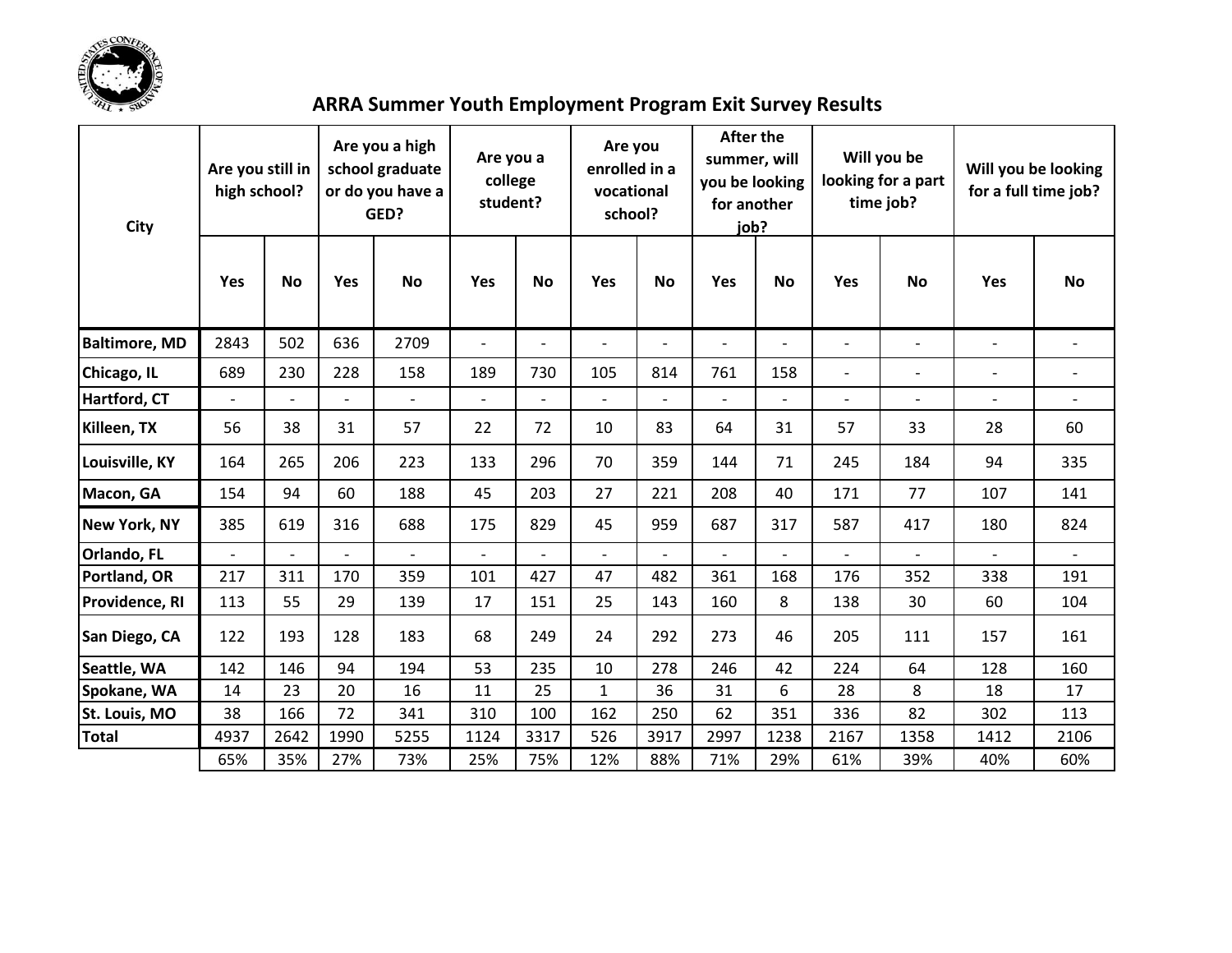

| <b>City</b>          | $\mathbf{1}$   | $\mathbf{2}$   | Tell us about your summer experience: Please use<br>the following scale in answering each of the<br>questions. 1=Poor 2=Fair 3=Good 4=Excellent<br>Your overall experience in the Summer Job<br>Program.***<br>3 | 4                        | $\mathbf{1}$             | $\mathbf{2}$             | The supervision and guidance at your<br>worksite, using the same 1-4 scale.***<br>3 | The benefit for you and other youth<br>in having a Summer Program, using<br>the scale of 1-4.***<br>$\mathbf{2}$<br>3<br>1 |                                                      |                          |                          |                          |  |
|----------------------|----------------|----------------|------------------------------------------------------------------------------------------------------------------------------------------------------------------------------------------------------------------|--------------------------|--------------------------|--------------------------|-------------------------------------------------------------------------------------|----------------------------------------------------------------------------------------------------------------------------|------------------------------------------------------|--------------------------|--------------------------|--------------------------|--|
| <b>Baltimore, MD</b> | 67             | 435            | 1605                                                                                                                                                                                                             | 1238                     | 100                      | 335                      | 1037                                                                                | 1873                                                                                                                       | $\overline{\phantom{a}}$                             | $\overline{\phantom{a}}$ | $\overline{\phantom{a}}$ | $\overline{\phantom{a}}$ |  |
|                      |                |                |                                                                                                                                                                                                                  |                          |                          |                          |                                                                                     |                                                                                                                            |                                                      |                          |                          |                          |  |
| Chicago, IL          | 19             | 57             | 287                                                                                                                                                                                                              | 556                      | 19                       | 72                       | 252                                                                                 | 565                                                                                                                        | $\overline{\phantom{a}}$<br>$\overline{\phantom{0}}$ |                          | $\overline{\phantom{a}}$ | $\overline{\phantom{0}}$ |  |
| Hartford, CT         | $\blacksquare$ | $\blacksquare$ | Avg. 3.41**                                                                                                                                                                                                      | $\overline{\phantom{0}}$ | $\blacksquare$           | $\overline{\phantom{0}}$ | Avg.                                                                                | $\overline{\phantom{a}}$                                                                                                   |                                                      | $\overline{a}$           | $\blacksquare$           | $\overline{\phantom{0}}$ |  |
| Killeen, TX          | 0              | 4              | 29                                                                                                                                                                                                               | 61                       | 0                        | 4                        | 31                                                                                  | 58                                                                                                                         | $\Omega$                                             | 2                        | 19                       | 72                       |  |
| Louisville, KY       | $\mathbf 0$    | 21             | 163                                                                                                                                                                                                              | 245                      | 0                        | 17                       | 133                                                                                 | 279                                                                                                                        | 9<br>$\Omega$                                        |                          | 146                      | 274                      |  |
| Macon, GA            | $\blacksquare$ | $\blacksquare$ | Avg. 3.5**                                                                                                                                                                                                       | $\mathbf{r}$             | $\overline{\phantom{a}}$ | $\mathbf{r}$             | Avg. 3.5**                                                                          | $\blacksquare$                                                                                                             |                                                      | $\overline{a}$           | Avg. 3.5**               | $\blacksquare$           |  |
| <b>New York, NY</b>  | 6              | 25             | 360                                                                                                                                                                                                              | 613                      | $\overline{7}$           | 40                       | 311                                                                                 | 646                                                                                                                        | $\mathbf{1}$                                         | 25                       | 263                      | 715                      |  |
| Orlando, FL          | $\blacksquare$ | $\overline{a}$ | $\overline{a}$                                                                                                                                                                                                   | $\overline{a}$           | $\overline{\phantom{a}}$ | $\overline{\phantom{0}}$ | $\blacksquare$                                                                      |                                                                                                                            |                                                      |                          |                          |                          |  |
| Portland, OR         | 5              | 8              | 260                                                                                                                                                                                                              | 251                      | 4                        | 5                        | 194                                                                                 | 226                                                                                                                        | $\mathbf{1}$                                         | 3                        | 142                      | 286                      |  |
| Providence, RI       | $\overline{2}$ | 8              | 35                                                                                                                                                                                                               | 126                      | $\overline{2}$           | 12                       | 35                                                                                  | 119                                                                                                                        | 3                                                    | 3                        | 30                       | 129                      |  |
| San Diego, CA        | 0              | 5              | 92                                                                                                                                                                                                               | 213                      | $\Omega$                 | 6                        | 62                                                                                  | 247                                                                                                                        | $\mathbf{1}$                                         | 5                        | 51                       | 260                      |  |
| Seattle, WA          | 4              | 10             | 91                                                                                                                                                                                                               | 179                      | 8                        | 15                       | 96                                                                                  | 169                                                                                                                        | $\mathbf 0$                                          | 8                        | 44                       | 232                      |  |
| Spokane, WA          | $\mathbf{1}$   | 0              | 10                                                                                                                                                                                                               | 29                       | $\mathbf{1}$             | $\overline{2}$           | 5                                                                                   | 32                                                                                                                         | $\mathbf{1}$                                         | 6                        | 9                        | 30                       |  |
| St. Louis, MO        | 4              | 42             | 117                                                                                                                                                                                                              | 250                      | 4                        | 19                       | 194                                                                                 | 191                                                                                                                        | $\overline{2}$                                       | 29                       | 164                      | 218                      |  |
| <b>Total</b>         | 108            | 615            | 3049                                                                                                                                                                                                             | 3761                     | 145                      | 527                      | 2350                                                                                | 4405                                                                                                                       | 9                                                    | 90                       | 868                      | 2216                     |  |
|                      | 1%             | 8%             | 40%                                                                                                                                                                                                              | 50%                      | 2%                       | 7%                       | 32%                                                                                 | 59%                                                                                                                        | 0%                                                   | 3%                       | 27%                      | 70%                      |  |

\*\*Denotes cities providing only average numbers for responses to the questions above.

\*\*\*Cities with dashes evaluated or reported participant priorities through alternative ranking methods and did not provide specific information for the question above. Please see addendum for further information on individual city exit survey methods.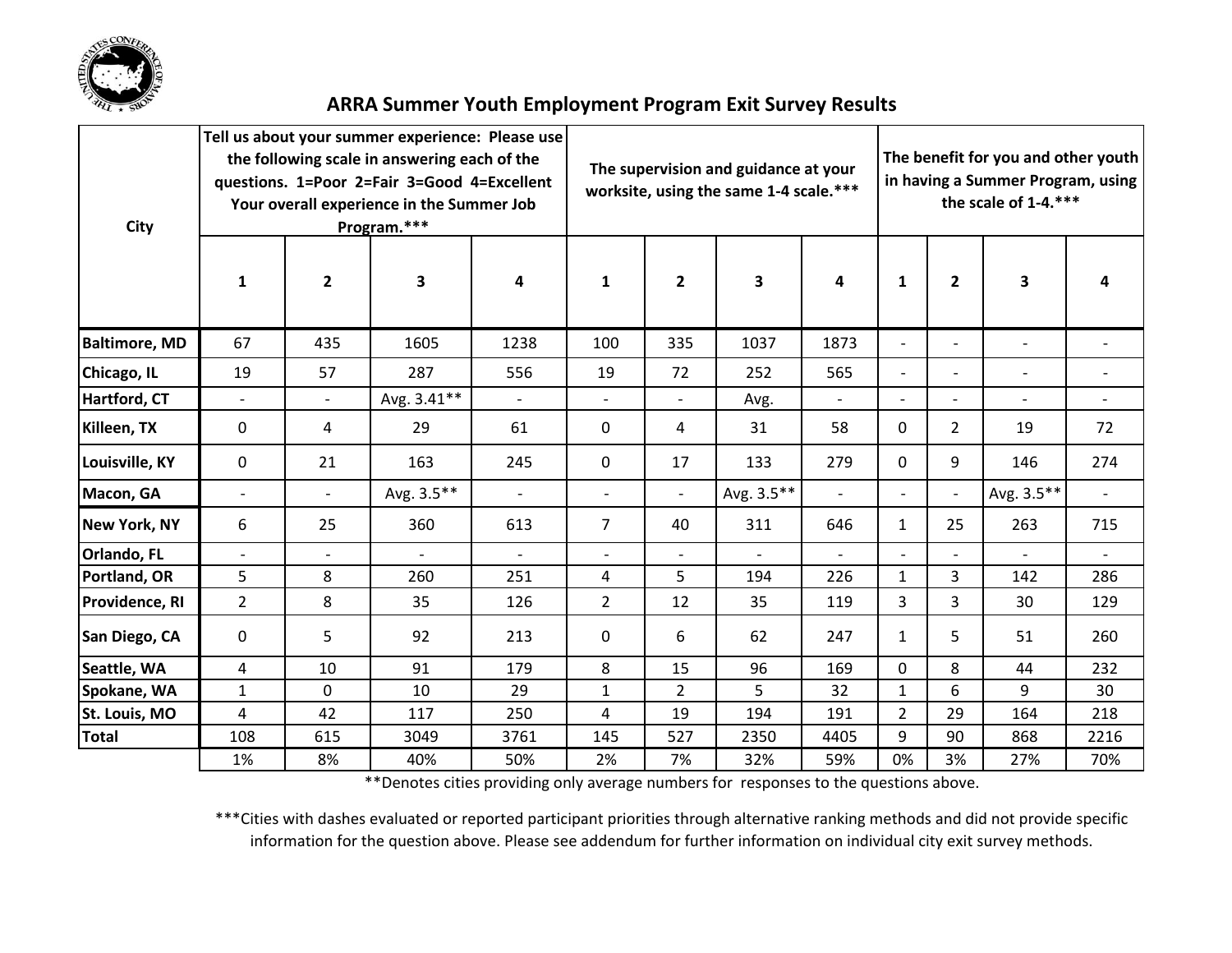

| City                 |                          |                          |                          |                          |                          |                                        |                          |                          |                          |                                                 | questions. 1=Poor 2=Fair 3=Good 4=Excellent |                          |                          |                                          | What is the most important thing you learned from your summer job? Please use the following scale in answering each of the |                          |                          |                          |                          |                          |  |  |
|----------------------|--------------------------|--------------------------|--------------------------|--------------------------|--------------------------|----------------------------------------|--------------------------|--------------------------|--------------------------|-------------------------------------------------|---------------------------------------------|--------------------------|--------------------------|------------------------------------------|----------------------------------------------------------------------------------------------------------------------------|--------------------------|--------------------------|--------------------------|--------------------------|--------------------------|--|--|
|                      | Job Skills***            |                          |                          |                          |                          | <b>Getting Along With</b><br>Others*** |                          |                          |                          | <b>Getting Along With Your</b><br>Supervisor*** |                                             |                          |                          | <b>How to Budget Your</b><br>Earnings*** |                                                                                                                            |                          |                          |                          | Other***                 |                          |  |  |
|                      | 1                        | $\mathbf{2}$             | 3                        | 4                        | 1                        | $\overline{2}$                         | 3                        | 4                        | $\mathbf{1}$             | $\mathbf{2}$                                    | 3                                           | 4                        | 1                        | $\mathbf{2}$                             | 3                                                                                                                          | 4                        | $\mathbf{1}$             | $\overline{2}$           | 3                        | 4                        |  |  |
| <b>Baltimore, MD</b> | $\overline{\phantom{a}}$ | $\overline{\phantom{0}}$ | $\overline{\phantom{0}}$ | $\overline{\phantom{0}}$ | $\overline{\phantom{a}}$ | $\overline{\phantom{a}}$               | $\overline{\phantom{a}}$ | $\overline{\phantom{a}}$ | $\overline{\phantom{a}}$ | $\overline{\phantom{0}}$                        | $\overline{\phantom{a}}$                    | $\overline{\phantom{a}}$ | $\overline{\phantom{a}}$ | $\overline{\phantom{0}}$                 | $\overline{a}$                                                                                                             | $\overline{\phantom{0}}$ | $\overline{\phantom{a}}$ | $\overline{\phantom{0}}$ | $\overline{\phantom{a}}$ | $\overline{\phantom{a}}$ |  |  |
| Chicago, IL          |                          | $\overline{\phantom{0}}$ | $\overline{\phantom{0}}$ | $\overline{\phantom{0}}$ | $\overline{\phantom{0}}$ | $\overline{\phantom{a}}$               | $\overline{\phantom{0}}$ | $\blacksquare$           | $\blacksquare$           | $\overline{a}$                                  | $\overline{\phantom{a}}$                    | $\overline{\phantom{0}}$ | $\overline{\phantom{a}}$ | $\overline{\phantom{0}}$                 | $\overline{a}$                                                                                                             | $\overline{\phantom{0}}$ | $\overline{\phantom{a}}$ | $\overline{\phantom{0}}$ | $\overline{a}$           | $\overline{\phantom{a}}$ |  |  |
| Hartford, CT         | $\blacksquare$           | $\overline{\phantom{a}}$ | $\overline{\phantom{a}}$ | $\overline{\phantom{a}}$ | $\overline{\phantom{a}}$ | $\blacksquare$                         | $\overline{a}$           | $\blacksquare$           | $\blacksquare$           | $\overline{\phantom{0}}$                        | $\blacksquare$                              | $\overline{\phantom{a}}$ | $\overline{\phantom{a}}$ | $\overline{a}$                           | $\overline{\phantom{a}}$                                                                                                   | $\overline{\phantom{0}}$ | $\blacksquare$           | $\overline{a}$           | $\overline{a}$           | $\blacksquare$           |  |  |
| Killeen, TX          | 1                        | 3                        | 32                       | 58                       | 0                        | 3                                      | 28                       | 59                       | 0                        | $\mathbf{1}$                                    | 25                                          | 64                       | 5                        | 11                                       | 26                                                                                                                         | 45                       | $\Omega$                 | 0                        | 4                        | 16                       |  |  |
| Louisville, KY       | 9                        | 17                       | 137                      | 266                      | 4                        | 26                                     | 150                      | 249                      | 0                        | 26                                              | 129                                         | 274                      | 13                       | 34                                       | 150                                                                                                                        | 232                      | 0                        | 0                        | $\Omega$                 | 13                       |  |  |
| Macon, GA            |                          |                          | Avg.                     |                          |                          | $\blacksquare$                         | Avg.                     | $\overline{a}$           | $\blacksquare$           |                                                 | Avg.                                        | $\blacksquare$           |                          |                                          | Avg.                                                                                                                       | $\overline{a}$           | $\blacksquare$           |                          | Avg.                     | $\overline{a}$           |  |  |
| New York, NY         | 7                        | 44                       | 400                      | 553                      | 8                        | 29                                     | 338                      | 629                      | 5                        | 32                                              | 305                                         | 662                      | 20                       | 62                                       | 470                                                                                                                        | 452                      | 1                        | 1                        | 21                       | 67                       |  |  |
| Orlando, FL          |                          | $\overline{\phantom{0}}$ | $\overline{\phantom{a}}$ | $\overline{a}$           |                          | $\blacksquare$                         | $\overline{a}$           | $\overline{\phantom{a}}$ | $\overline{\phantom{a}}$ | $\overline{a}$                                  | $\overline{\phantom{a}}$                    | $\overline{\phantom{a}}$ | $\overline{\phantom{0}}$ | $\overline{\phantom{a}}$                 | $\overline{\phantom{a}}$                                                                                                   | $\overline{\phantom{a}}$ | $\overline{\phantom{a}}$ |                          | $\blacksquare$           | $\overline{\phantom{a}}$ |  |  |
| Portland, OR         | $\overline{a}$           | $\blacksquare$           | $\overline{\phantom{a}}$ | $\overline{a}$           |                          | $\blacksquare$                         | $\overline{a}$           |                          | $\blacksquare$           | $\overline{a}$                                  | $\overline{a}$                              | $\overline{a}$           | $\overline{a}$           | $\overline{a}$                           | $\overline{a}$                                                                                                             | $\overline{a}$           | $\blacksquare$           |                          | $\overline{a}$           | $\blacksquare$           |  |  |
| Providence, RI       | $\overline{2}$           | $\overline{7}$           | 30                       | 129                      | $\overline{2}$           | 12                                     | 40                       | 114                      | $\overline{2}$           | 10                                              | 32                                          | 124                      | 5                        | 12                                       | 39                                                                                                                         | 112                      | $\overline{\phantom{a}}$ | $\qquad \qquad -$        | $\overline{\phantom{a}}$ | $\overline{\phantom{a}}$ |  |  |
| San Diego, CA        | 5                        | 10                       | 75                       | 221                      | 1                        | 5                                      | 84                       | 210                      | 3                        | 8                                               | 53                                          | 244                      | 9                        | 26                                       | 101                                                                                                                        | 164                      | $\mathbf 0$              | 0                        | $\Omega$                 | 26                       |  |  |
| Seattle, WA          |                          |                          | $\blacksquare$           | $\overline{\phantom{a}}$ |                          | $\overline{\phantom{a}}$               | $\overline{\phantom{a}}$ | $\overline{\phantom{a}}$ | $\frac{1}{2}$            | $\overline{\phantom{0}}$                        | $\overline{a}$                              | $\blacksquare$           |                          |                                          | $\blacksquare$                                                                                                             | $\overline{\phantom{0}}$ | $\overline{\phantom{a}}$ |                          | $\overline{a}$           | $\overline{\phantom{a}}$ |  |  |
| Spokane, WA          | $\mathbf{1}$             | 6                        | 10                       | 21                       | $\mathbf{1}$             | 4                                      | 11                       | 22                       | 0                        | 6                                               | 10                                          | 23                       | 0                        | 4                                        | 11                                                                                                                         | 20                       | 1                        | 1                        | 1                        | 8                        |  |  |
| St. Louis, MO        | 6                        | 24                       | 166                      | 210                      | 6                        | 37                                     | 145                      | 220                      | 9                        | 41                                              | 176                                         | 178                      | 22                       | 27                                       | 177                                                                                                                        | 181                      | 3                        | 4                        | 6                        | $\overline{7}$           |  |  |
| <b>Total</b>         | 31                       | 111                      | 850                      | 1458                     | 22                       | 116                                    | 796                      | 1503                     | 19                       | 124                                             | 730                                         | 1569                     | 74                       | 176                                      | 974                                                                                                                        | 1206                     | 3                        | 2                        | 26                       | 130                      |  |  |
|                      | 1%                       | 5%                       | 35%                      | 60%                      | $1\%$                    | 5%                                     | 33%                      | 62%                      | 1%                       | 5%                                              | 30%                                         | 64%                      | 3%                       | 7%                                       | 40%                                                                                                                        | 50%                      | 2%                       | 1%                       | 2%                       | 10%                      |  |  |

\*\*Denotes cities providing only average numbers for responses to the questions above.

\*\*\*Cities with dashes evaluated or reported participant priorities through alternative ranking methods and did not provide specific information for the question above. Please see addendum for further information on individual city exit survey methods.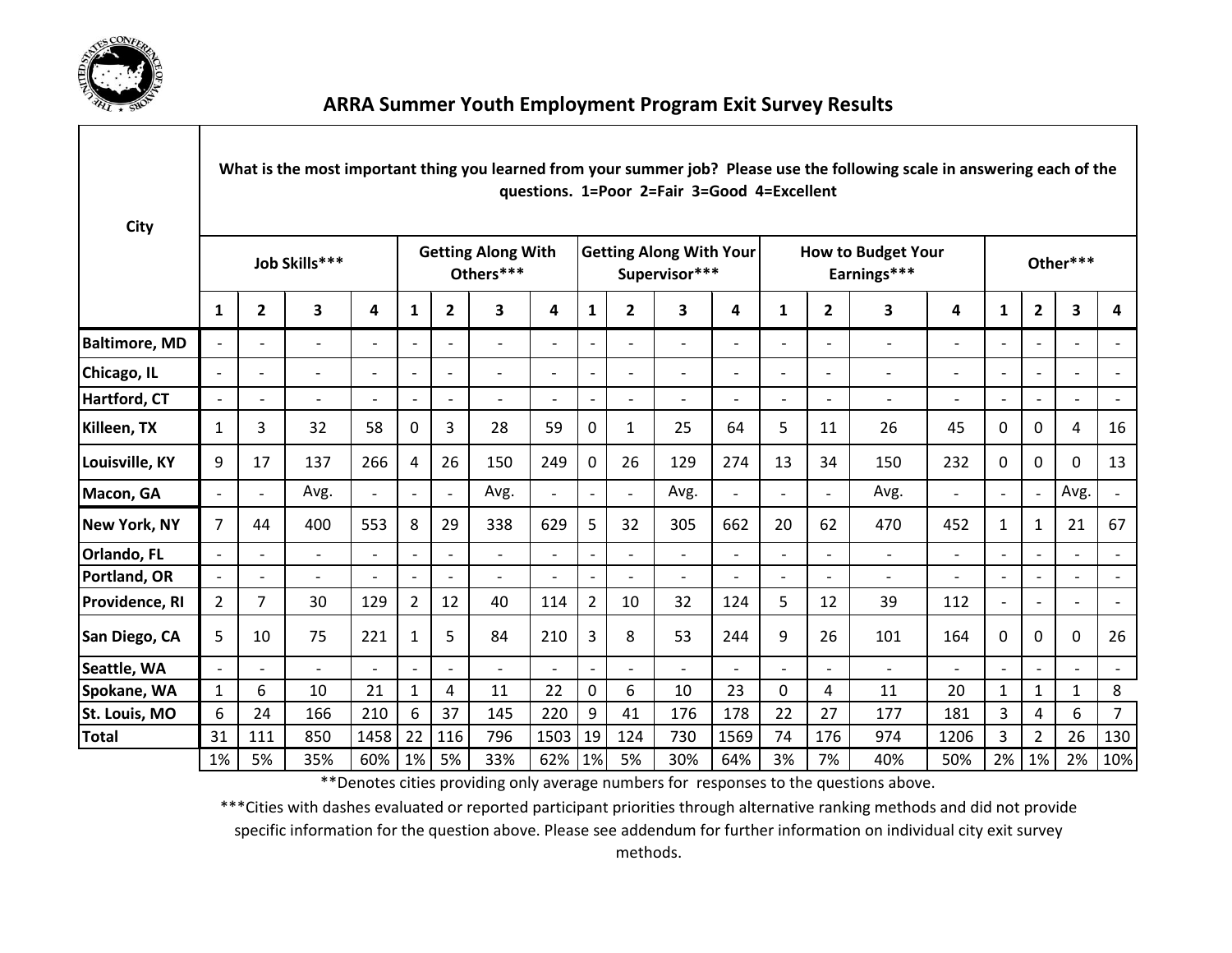

 $\overline{\phantom{a}}$ 

### **Exit Survey Summary**

In compiling the exit survey data, several figures especially speak to the participants' satisfaction with, and benefit from, the 2009 summer jobs programs around the country. Of the 9,137 nationwide respondents, 4,101 youth (44 percent) responded that the past summer's work experience was their first form of employment. The significance of the figure is that over 4,000 American youth, between the ages of 14 and 24, gained access to the job market thanks to this past year's jobs programs. Based on the correlation between teen employment and higher rates of both high school graduation and future employment, the entry of these younger individuals into the workplace greatly improves their chances of longer-term success and financial independence. Also noteworthy is the fact that 74 percent of respondents indicated that, without the summer jobs initiative, they would have been unable to secure summer employment for themselves. Not only did the programs expose participants for the first time to the pace and challenges of working life, they provided 3,152 youth with employment opportunities that otherwise would have been far less likely to occur.

Looking at the various ways in which the youth spent their earnings, 63 percent of the responding participants (3,302 individuals) used the money to buy clothing, which in turn generated commerce, revenue, and spending multiplier effects for the surrounding communities. The data indicate that, despite such frequent spending, 58 percent of the respondents also saved a portion of their earnings, a practice which can certainly in part be attributed to the financial responsibility training incorporated into the large majority of the jobs programs.

A testament to the satisfaction experienced and reported by the employed youth, the answers to the questions requiring a rating from one to four were overwhelmingly positive. Across the seven 'one to four' ranked questions, all measure, ranging from supervision to the importance of acquired job skills, received a rating of 'four' with a frequency of at least 50 percent.<sup>1</sup> When asked to evaluate the benefit of the summer program for themselves and other participants, 70 percent of the respondents selected 'four.' Overall, the data portray the tremendous benefit to the youth stemming from the summer jobs programs, supported further by the fact that negative responses with a value of 'one' never achieved a frequency greater than 5 percent.

<sup>&</sup>lt;sup>1</sup> Excluding the option of 'other,' located in the last four columns of the survey. This could be explained by the fact that people often neglect to select 'other' on surveys even when additional, non-listed benefits or factors were present.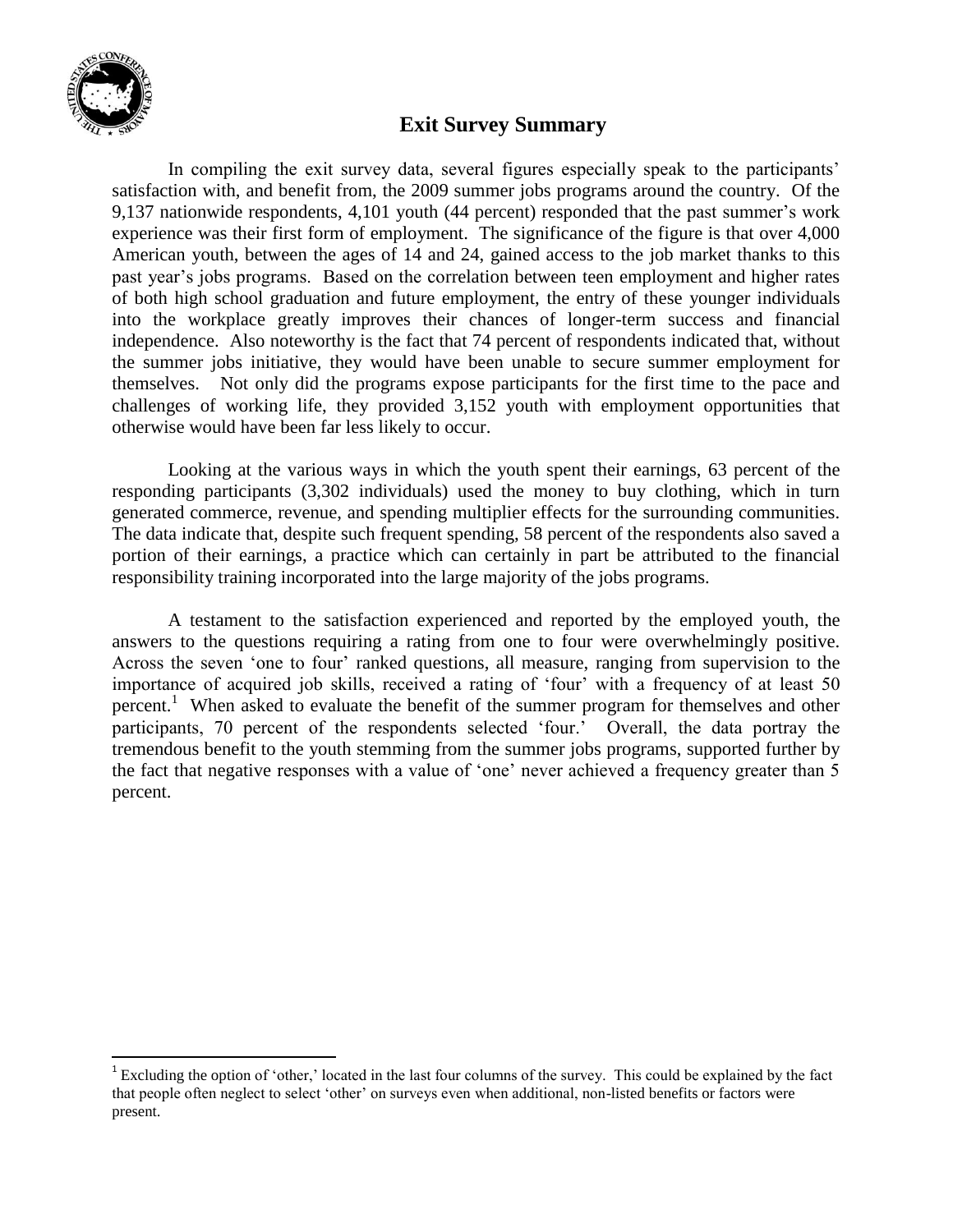

## **Addendum**

#### **Orlando**

Orlando submitted two reports: one of intern responses, which was included in the table, and another of employer feedback which was not used for the exit survey. Instead of ranking the last items on a scale of one to four, the Orlando survey posed open questions such as 'What was the most valuable skill you learned?' and reported the numbers for the answers received more than once. (This type of question was used in place of the survey question that asked participating youth to *rank* their work experience with a value from one to four.) Also worth noting is the use of a scale of one to ten (evaluating unique factors such as overall level of satisfaction and satisfaction with staff assistance). The related answers were not used when compiling exit survey data. As a final note, Orlando reported the percentage of the 789 respondents who said they gained additional work skills (23 percent), obtained work readiness skills (15 percent), learned something new (22 percent), established networking contacts (11 percent); along with other measures of the program's benefit to the participants.

#### **Baltimore**

The question regarding how the earned money would be spent was not included on Baltimore's exit survey. At the same time, they added three additional unique items to the city's questionnaire. When asked if they had a better idea about personal/career goals as a result of the program, 72 percent of the 3,345 participating youth responded 'yes.' With respect to a better understanding of how to access education/career options, 83 percent responded affirmatively that they had gained a better knowledge of their future academic and employment possibilities. The third additional question, asking if the summer experience helped increase awareness of personal career development needs, also received an 83 percent positive response rate. In the Baltimore survey, the evaluation of the summer work experience (rated on a scale from one to four) did not include the question about the benefit of the program. Instead, they asked the youth to rate the program's introductory orientation (33 percent reported 'excellent,' 43 percent for 'good,' 19 percent for 'fair,' and the remaining six percent for 'poor').

#### **Hartford**

The exit survey data from Hartford did not include the majority of the evaluative questions from the Conference's survey. Hartford did, however, provide a chart detailing some of the 210 participating employers which ranged from retailers such Marshalls and AJ Wright to municipal agencies such as the City of Hartford, the Hartford Police Department, and the Department of Environmental Protection. In terms of measuring satisfaction, Hartford reported four measures on a scale of one to four: overall satisfaction, introductory orientation, quality of work